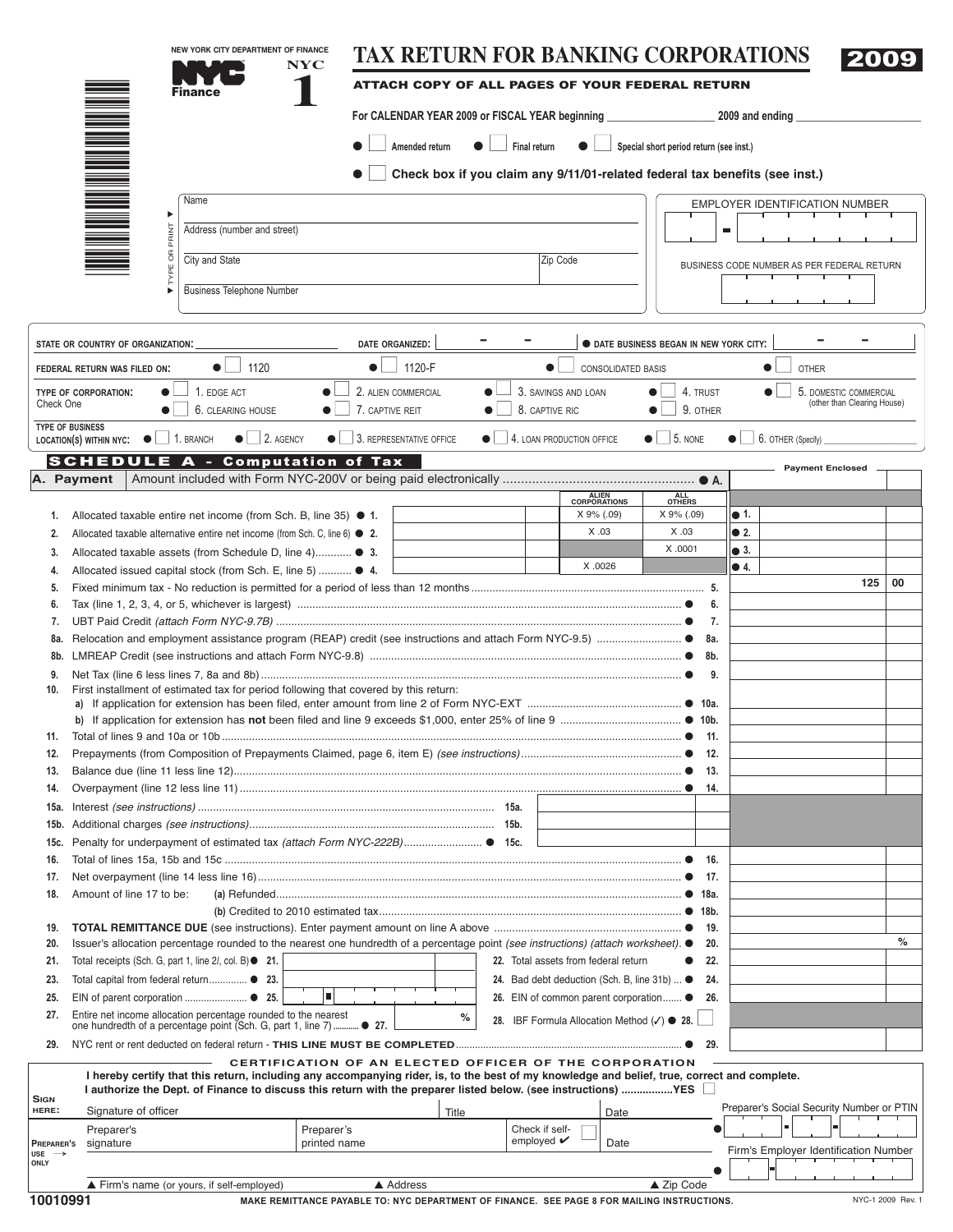|                               | ATTACH COPY OF ALL PAGES OF YOUR FEDERAL TAX RETURN<br>Form NYC-1 2009                                                |                                              |     | Page 2 |
|-------------------------------|-----------------------------------------------------------------------------------------------------------------------|----------------------------------------------|-----|--------|
|                               | <b>SCHEDULE B - Computation and Allocation of Entire Net Income</b>                                                   |                                              |     |        |
| 1.                            | Federal taxable income before net operating loss deduction and special deductions (from federal return 1120, line 28; |                                              |     |        |
|                               |                                                                                                                       | ALIEN CORPORATIONS ▼ –––––––––– ALL OTHERS ▼ |     |        |
| 2a.                           | Dividends and interest effectively connected with the conduct of a                                                    |                                              |     |        |
|                               |                                                                                                                       |                                              |     |        |
| 2b.                           | Any other income not included on line 1 or line 2a which is exempt                                                    |                                              |     |        |
|                               | by treaty from federal income tax, but would otherwise be treated as                                                  |                                              |     |        |
|                               |                                                                                                                       |                                              |     |        |
| 3а.                           |                                                                                                                       |                                              |     |        |
| n,<br>3b.                     |                                                                                                                       |                                              |     |        |
| 4.<br>$\boldsymbol{\omega}$   |                                                                                                                       |                                              |     |        |
| 5.                            |                                                                                                                       |                                              |     |        |
|                               |                                                                                                                       |                                              | 6.  |        |
| 7.                            |                                                                                                                       |                                              | 7.  |        |
| NOITIO<br>8.                  |                                                                                                                       |                                              |     |        |
| $\overline{\mathbf{a}}$<br>9. |                                                                                                                       |                                              |     |        |
| ∢<br>10.                      | Amount which would have been required to be included in federal taxable income had safe harbor lease election         |                                              |     |        |
|                               |                                                                                                                       |                                              |     |        |
| 11.                           | Any other federal deduction previously allowable as a deduction under Subchapter 3 of Chapter 6 (see instructions)    |                                              | 11. |        |
| 12.                           |                                                                                                                       |                                              |     |        |
| 13.                           |                                                                                                                       |                                              |     |        |
| 14.                           |                                                                                                                       |                                              |     |        |
| 15.                           |                                                                                                                       |                                              |     |        |
| 16.                           |                                                                                                                       |                                              |     |        |
|                               |                                                                                                                       |                                              |     |        |
| 17.                           |                                                                                                                       |                                              |     |        |
| 18.<br>$\mathbf{f}$           |                                                                                                                       |                                              | 18. |        |

| 17.      |                                                                                                                                                                                                                                         |           |               |  |
|----------|-----------------------------------------------------------------------------------------------------------------------------------------------------------------------------------------------------------------------------------------|-----------|---------------|--|
| 18.      |                                                                                                                                                                                                                                         |           | 18.           |  |
| 19.      | Federal income or gain from installment method transactions previously includible under Subchapter 3, Chapter 6 ● 19.                                                                                                                   |           |               |  |
| 20.<br>e |                                                                                                                                                                                                                                         |           |               |  |
| 21.      |                                                                                                                                                                                                                                         |           | 21.           |  |
| 22.      | Amount which would have been required to be excluded from federal taxable income had safe harbor lease election                                                                                                                         |           |               |  |
|          |                                                                                                                                                                                                                                         |           | 22.           |  |
| 23.      |                                                                                                                                                                                                                                         |           |               |  |
| 24.      | Amount of money received from Federal Deposit Insurance Corp. or from Federal Savings and Loan Insurance Corp. and included on line 1                                                                                                   |           | 24.           |  |
| 25.      |                                                                                                                                                                                                                                         | x 17%     | • 25.         |  |
| 26a.     | S.<br>Dividend income from subsidiary capital (not included on line 20) (attach rider)                                                                                                                                                  | x 60%     | • 26a.        |  |
| 26b.     | \$                                                                                                                                                                                                                                      | x 60%     | • 26b.        |  |
| 27.      | <b>S</b><br>Interest income on obligations of N.Y. State, its political subdivisions, or of the U.S. (attach rider)                                                                                                                     | x 22 1/2% | $\bullet$ 27. |  |
|          | Adjusted eligible net income or loss of an International Banking Facility (from Schedule F, line 34) ● 28.<br>28.                                                                                                                       |           |               |  |
|          | 29.                                                                                                                                                                                                                                     |           |               |  |
|          | 30.                                                                                                                                                                                                                                     |           |               |  |
|          | Bad debt deduction allowable for NYC purposes for IRC Section 593(b)(1)(B) taxpayers (see instr.) (attach rider)  ● 31a.<br>31a.                                                                                                        |           |               |  |
|          | Bad debt deduction allowable for NYC purposes for IRC Section 585(c) taxpayers (see instr) (attach rider)  ● 31b.<br>31b.                                                                                                               |           |               |  |
|          |                                                                                                                                                                                                                                         |           |               |  |
|          | 32.                                                                                                                                                                                                                                     |           | 32.           |  |
|          | 33.                                                                                                                                                                                                                                     |           |               |  |
|          |                                                                                                                                                                                                                                         |           |               |  |
|          | n de la mandata de la construction de la construction de la construction de la construction de la construction<br>La construction de la construction de la construction de la construction de la construction de la construction<br>34. |           |               |  |
|          | % (From Schedule G, part 1, line 7)<br>Allocated entire net income - line 34 x  <br>35.                                                                                                                                                 |           |               |  |
|          |                                                                                                                                                                                                                                         |           | 35.           |  |
|          |                                                                                                                                                                                                                                         |           |               |  |
|          |                                                                                                                                                                                                                                         |           |               |  |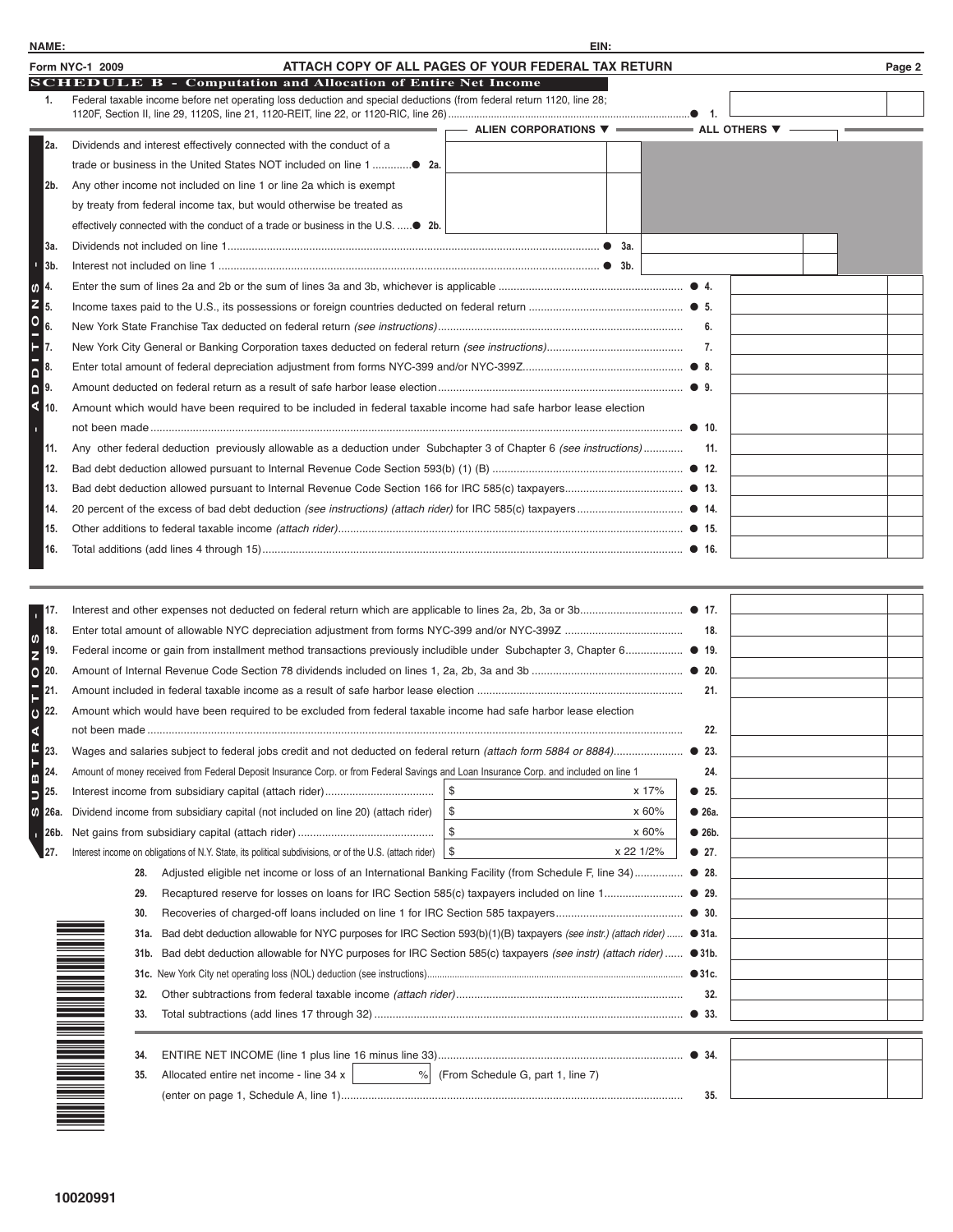# **Form NYC-1 2009 ATTACH COPY OF ALL PAGES OF YOUR FEDERAL TAX RETURN Page 3**

## **SCHEDULE C - Computation and Allocation of Alternative Entire Net Income**

| 4. | Interest income on obligations of N.Y. State, its political subdivisions, or of the U.S. (from Schedule B, line 27) 4. |  |  |
|----|------------------------------------------------------------------------------------------------------------------------|--|--|
| 5. |                                                                                                                        |  |  |
| 6. | %<br>(from Schedule G, part II, line 5 rounded to<br>Allocated alternative entire net income - line 5 x                |  |  |
|    |                                                                                                                        |  |  |
|    |                                                                                                                        |  |  |

# **SCHEDULE D - Computation and Allocation of Taxable Assets**

**(ALIEN CORPORATIONS SHOULD NOT COMPLETE THIS SCHEDULE)**

|    | Money or other property received from the Federal Deposit Insurance Corporation or from the Federal |  |
|----|-----------------------------------------------------------------------------------------------------|--|
|    |                                                                                                     |  |
|    |                                                                                                     |  |
| 4. | (from Schedule G, part 3, line 7 rounded to the nearest<br>Allocated taxable assets - line 3 x<br>% |  |
|    |                                                                                                     |  |

### **SCHEDULE E - Computation and Allocation of Issued Capital Stock**

**(ONLY ALIEN CORPORATIONS SHOULD COMPLETE THIS SCHEDULE)**

| 1a. |                                                                                                                   |  |  |
|-----|-------------------------------------------------------------------------------------------------------------------|--|--|
|     |                                                                                                                   |  |  |
|     |                                                                                                                   |  |  |
|     |                                                                                                                   |  |  |
| 3.  |                                                                                                                   |  |  |
| 4.  | Percentage in New York City (line 2 divided by line 3 rounded to the nearest one hundredth of a percentage point) |  |  |
| 5.  |                                                                                                                   |  |  |

| ä |      |
|---|------|
| ä |      |
| ä |      |
| ٠ |      |
| ä |      |
| ä | $\%$ |
| ٠ |      |

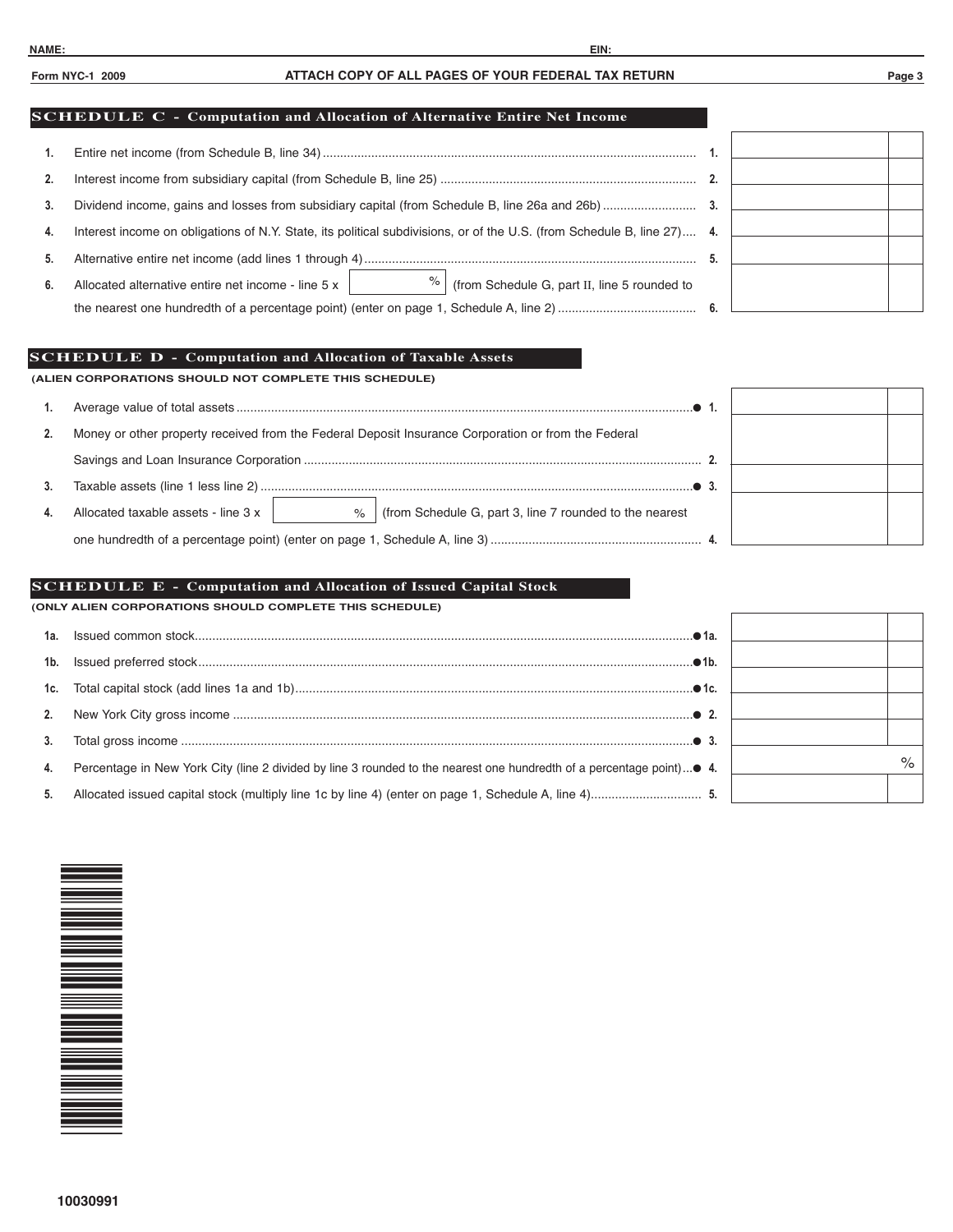|     | Form NYC-1 2009                    |                                                                                                                                                                                                   | ATTACH COPY OF ALL PAGES OF YOUR FEDERAL TAX RETURN |                                                |               |                                                                              | Page 4 |
|-----|------------------------------------|---------------------------------------------------------------------------------------------------------------------------------------------------------------------------------------------------|-----------------------------------------------------|------------------------------------------------|---------------|------------------------------------------------------------------------------|--------|
|     |                                    | <b>SCHEDULE F - Computation of International Banking Facility Adjusted Eligible Net Income or Loss</b><br>(Pursuant to Section 11-641 (f) of the Administrative Code)                             |                                                     |                                                |               |                                                                              |        |
|     |                                    | If the corporation has an IBF located in New York State, check the appropriate box below and see instructions.                                                                                    |                                                     |                                                |               |                                                                              |        |
|     |                                    |                                                                                                                                                                                                   | <b>IBF modification method</b>                      |                                                |               |                                                                              |        |
|     |                                    | The corporation computed entire net income using the:<br>If using the modification method, complete lines 1 thorugh 34; if using the formula allocation method, complete lines 1 through 18 only. |                                                     | <b>or</b>                                      |               | <b>IBF</b> formula allocation method                                         |        |
|     |                                    |                                                                                                                                                                                                   |                                                     |                                                |               |                                                                              |        |
|     |                                    | <b>COMPUTATION OF ELIGIBLE GROSS INCOME</b>                                                                                                                                                       | <b>COLUMN A</b><br><b>Total IBF Gross Income</b>    | <b>COLUMN B</b><br>Ineligible IBF Gross Income |               | <b>COLUMN C</b><br><b>Eligible Gross Income</b><br>(column A minus column B) |        |
| 1.  |                                    |                                                                                                                                                                                                   | $\bullet$                                           | $\bullet$                                      | $\bullet$ 1.  |                                                                              |        |
| 2.  |                                    |                                                                                                                                                                                                   | $\bullet$                                           |                                                | $\bullet$ 2.  |                                                                              |        |
| 3.  |                                    | Income from foreign exchange trading and hedging transactions.                                                                                                                                    | lo                                                  | $\bullet$                                      | $\bullet$ 3.  |                                                                              |        |
| 4.  |                                    |                                                                                                                                                                                                   | $\bullet$                                           |                                                | $\bullet$ 4.  |                                                                              |        |
| 5.  |                                    | <b>ELIGIBLE GROSS INCOME</b> (add lines 1 through 4 of column C)                                                                                                                                  |                                                     |                                                | $\bullet$ 5.  |                                                                              |        |
|     |                                    |                                                                                                                                                                                                   |                                                     |                                                |               |                                                                              |        |
|     |                                    | <b>COMPUTATION OF APPLICABLE EXPENSES</b>                                                                                                                                                         | <b>COLUMN A</b><br><b>Direct Expenses</b>           | <b>COLUMN B</b><br><b>Indirect Expenses</b>    |               | <b>COLUMN C</b><br><b>Total</b><br>(column A plus column B)                  |        |
| 6.  |                                    |                                                                                                                                                                                                   | $\bullet$                                           | $\bullet$                                      | 66            |                                                                              |        |
| 7.  |                                    |                                                                                                                                                                                                   | $\bullet$                                           |                                                | $\bullet$ 7.  |                                                                              |        |
| 8.  |                                    |                                                                                                                                                                                                   |                                                     |                                                | $\bullet$ 8.  |                                                                              |        |
| 9.  |                                    |                                                                                                                                                                                                   | $\bullet$                                           |                                                | ● 9.          |                                                                              |        |
| 10. |                                    |                                                                                                                                                                                                   | $\bullet$                                           |                                                | • 10.         |                                                                              |        |
| 11. |                                    |                                                                                                                                                                                                   | $\bullet$                                           |                                                | • 11.         |                                                                              |        |
| 12. |                                    |                                                                                                                                                                                                   | $\bullet$                                           |                                                | • 12          |                                                                              |        |
| 13. |                                    |                                                                                                                                                                                                   | $\bullet$                                           |                                                | • 13.         |                                                                              |        |
| 14. |                                    |                                                                                                                                                                                                   | $\bullet$                                           |                                                | • 14          |                                                                              |        |
| 15. |                                    |                                                                                                                                                                                                   | $\bullet$                                           |                                                | • 15.         |                                                                              |        |
| 16. |                                    |                                                                                                                                                                                                   | $\bullet$                                           |                                                | • 16.         |                                                                              |        |
| 17. |                                    |                                                                                                                                                                                                   | $\bullet$                                           | $\bullet$                                      | $\bullet$ 17. |                                                                              |        |
| 18. |                                    |                                                                                                                                                                                                   |                                                     |                                                | • 18          |                                                                              |        |
|     |                                    | <b>COMPUTATION OF INELIGIBLE FUNDING AMOUNT</b>                                                                                                                                                   |                                                     |                                                |               |                                                                              |        |
| 19. |                                    |                                                                                                                                                                                                   |                                                     |                                                |               |                                                                              |        |
| 20. |                                    | Average aggregate liabilities and other sources of funds of the IBF which are not owed to or received from foreign persons 20.                                                                    |                                                     |                                                |               |                                                                              |        |
| 21. |                                    |                                                                                                                                                                                                   |                                                     |                                                | - 21.         |                                                                              |        |
| 22. |                                    |                                                                                                                                                                                                   |                                                     |                                                |               |                                                                              |        |
| 23. |                                    |                                                                                                                                                                                                   |                                                     |                                                |               |                                                                              |        |
| 24. |                                    |                                                                                                                                                                                                   |                                                     |                                                |               |                                                                              |        |
|     |                                    |                                                                                                                                                                                                   |                                                     |                                                |               |                                                                              |        |
|     | <b>COMPUTATION OF FLOOR AMOUNT</b> |                                                                                                                                                                                                   |                                                     |                                                |               |                                                                              |        |
| 25. |                                    | Average aggregate amount of loans to and deposits with foreign persons in financial accounts within New York State for taxable                                                                    |                                                     |                                                |               |                                                                              |        |
|     |                                    |                                                                                                                                                                                                   |                                                     |                                                |               |                                                                              |        |
| 26. |                                    |                                                                                                                                                                                                   |                                                     |                                                |               |                                                                              |        |
|     | 27.                                |                                                                                                                                                                                                   |                                                     |                                                |               |                                                                              |        |
|     | 28.                                | Average aggregate amount of loans to and deposits with foreign persons in financial accounts within New York                                                                                      |                                                     |                                                |               |                                                                              |        |
|     |                                    |                                                                                                                                                                                                   |                                                     |                                                |               |                                                                              |        |
|     | 29.                                |                                                                                                                                                                                                   |                                                     |                                                |               |                                                                              |        |
|     | 30.                                | Average aggregate amount of loans to and deposits with foreign persons in financial accounts of the IBF for the current                                                                           |                                                     |                                                |               |                                                                              |        |
|     | 31.                                |                                                                                                                                                                                                   |                                                     |                                                |               |                                                                              |        |
|     | 32.                                |                                                                                                                                                                                                   |                                                     |                                                |               |                                                                              |        |
|     | 33.                                |                                                                                                                                                                                                   |                                                     |                                                |               |                                                                              |        |
|     | 34.                                | ADJUSTED ELIGIBLE NET INCOME OR LOSS (line 32 minus line 33)                                                                                                                                      |                                                     |                                                |               |                                                                              |        |
|     |                                    |                                                                                                                                                                                                   |                                                     |                                                |               |                                                                              |        |
|     |                                    |                                                                                                                                                                                                   |                                                     |                                                |               |                                                                              |        |

**NAME: EIN:**

\*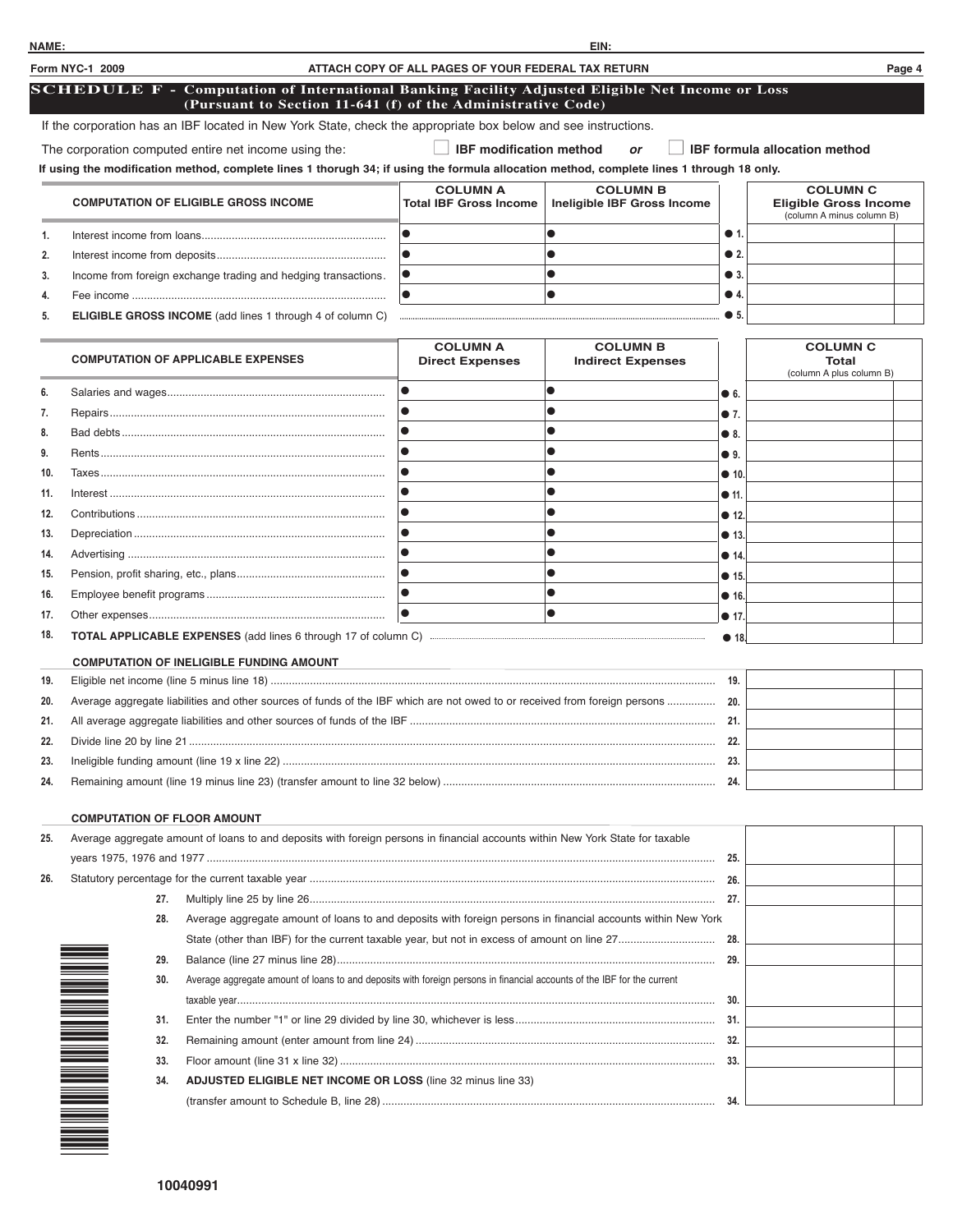| NAME: |                     | EIN:                                                                                                                                                                                                         |      |                                      |           |
|-------|---------------------|--------------------------------------------------------------------------------------------------------------------------------------------------------------------------------------------------------------|------|--------------------------------------|-----------|
|       | Form NYC-1 2009     | ATTACH COPY OF ALL PAGES OF YOUR FEDERAL TAX RETURN                                                                                                                                                          |      |                                      | Page 5    |
|       |                     | <b>SCHEDULE G - Allocation Percentages - Parts 1, 2 and 3</b>                                                                                                                                                |      |                                      |           |
|       |                     |                                                                                                                                                                                                              |      |                                      | $\Box$ No |
|       |                     | • Are you substantially engaged in providing management, administrative, or distribution services to an investment company                                                                                   |      |                                      | <b>No</b> |
|       |                     | If you answered "Yes" to both questions, then you must allocate using weighted factors<br>(see instructions concerning "Weighted Factor Allocation for Certain Banking Corporations.")                       |      |                                      |           |
|       |                     | <b>PART 1 - COMPUTATION OF ENTIRE NET INCOME ALLOCATION</b>                                                                                                                                                  |      |                                      |           |
|       |                     | If the corporation has an IBF located in New York State, check the appropriate box below and see instructions.                                                                                               |      |                                      |           |
|       |                     | $\bullet$ $\Box$ IBF modification method<br>The corporation computed entire net income using the:<br>or<br>$\bullet$                                                                                         |      | <b>IBF</b> formula allocation method |           |
|       |                     | If you are claiming an allocation outside NYC, attach a rider to explain the<br><b>COLUMN A</b><br><b>NEW YORK CITY</b><br>business carried on outside NYC upon which you base your right to allocate.       |      | <b>COLUMN B</b><br><b>EVERYWHERE</b> |           |
| 1a.   |                     | Wages, salaries and other personal service compensation of employees,                                                                                                                                        | ●    |                                      |           |
| 1b.   |                     |                                                                                                                                                                                                              |      |                                      |           |
| 1c.   |                     | Percentage in New York City (line 1b, column A divided by line 1a, column B)  ● 1c.                                                                                                                          |      |                                      | %         |
| 2.    |                     | Receipts arising during the taxable period from:                                                                                                                                                             |      |                                      |           |
|       | a.                  |                                                                                                                                                                                                              |      |                                      |           |
|       | b.                  |                                                                                                                                                                                                              |      |                                      |           |
|       | C.                  |                                                                                                                                                                                                              |      |                                      |           |
|       | d.                  | Interest from bank, credit, travel, entertainment and other credit card                                                                                                                                      |      |                                      |           |
|       |                     |                                                                                                                                                                                                              |      |                                      |           |
|       | е.                  | Service charges and fees from bank, credit, travel, entertainment and                                                                                                                                        |      |                                      |           |
|       |                     |                                                                                                                                                                                                              |      |                                      |           |
|       | f.                  |                                                                                                                                                                                                              |      |                                      |           |
|       | g.                  |                                                                                                                                                                                                              |      |                                      |           |
|       | h.                  | Fees or charges from letters of credit, traveler's checks and money orders ● 2h.                                                                                                                             |      |                                      |           |
|       | i.                  |                                                                                                                                                                                                              |      |                                      |           |
|       | J.                  |                                                                                                                                                                                                              |      |                                      |           |
|       | k.                  |                                                                                                                                                                                                              |      |                                      |           |
|       |                     |                                                                                                                                                                                                              |      |                                      |           |
|       | m.                  | Percentage in New York City (line 2l, column A, divided by line 2l, column B). ● 2m.                                                                                                                         |      |                                      | %<br>$\%$ |
| 3.    |                     | Additional receipts factor (enter percentage from line 2m (see instructions on weighted factor allocation)) ●                                                                                                | - 3. |                                      |           |
|       |                     | Deposits maintained in branches                                                                                                                                                                              |      |                                      |           |
|       | a.                  |                                                                                                                                                                                                              |      |                                      |           |
|       | b.                  |                                                                                                                                                                                                              |      |                                      |           |
|       | c.                  |                                                                                                                                                                                                              |      |                                      |           |
|       | d.                  | Percentage in New York City (line 4c, column A divided by line 4c, column B) ● 4d.                                                                                                                           |      |                                      | %<br>$\%$ |
| 5.    |                     | Additional deposits factor (enter percentage from line 4d (see instructions on weighted factor allocation))  ● 5.                                                                                            |      |                                      | $\%$      |
| 6.    | 7.                  | Total of NYC percentages shown on lines 1c, 2m, 3, 4d and 5 (see instructions on weighted factor allocation) 6.<br>Entire net income allocation percentage (divide line 6 by five or by the actual number of |      |                                      |           |
|       |                     | percentages used if less than five) (round to the nearest one hundredth of a percentage                                                                                                                      |      |                                      | %         |
|       |                     | <b>COLUMN A</b>                                                                                                                                                                                              |      | <b>COLUMN B</b>                      |           |
|       |                     | PART 2 - COMPUTATION OF ALTERNATIVE ENTIRE NET INCOME ALLOCATION PERCENTAGE<br><b>NEW YORK CITY</b>                                                                                                          |      | <b>EVERYWHERE</b>                    |           |
|       | 1a.                 | Wages, salaries and other personal service compensation of                                                                                                                                                   |      |                                      |           |
|       |                     |                                                                                                                                                                                                              |      |                                      |           |
|       | 1b.                 |                                                                                                                                                                                                              |      |                                      | %         |
|       | 2.                  |                                                                                                                                                                                                              |      |                                      | %         |
|       | 3.                  |                                                                                                                                                                                                              |      |                                      | %         |
|       | 4.                  |                                                                                                                                                                                                              |      |                                      | $\%$      |
|       | N NA MARINARA<br>5. | Alternative entire net income allocation percentage (divide line 4 by three or by the actual number<br>of percentages used if less than three ) (round to the nearest one hundredth of a percentage point    |      |                                      | %         |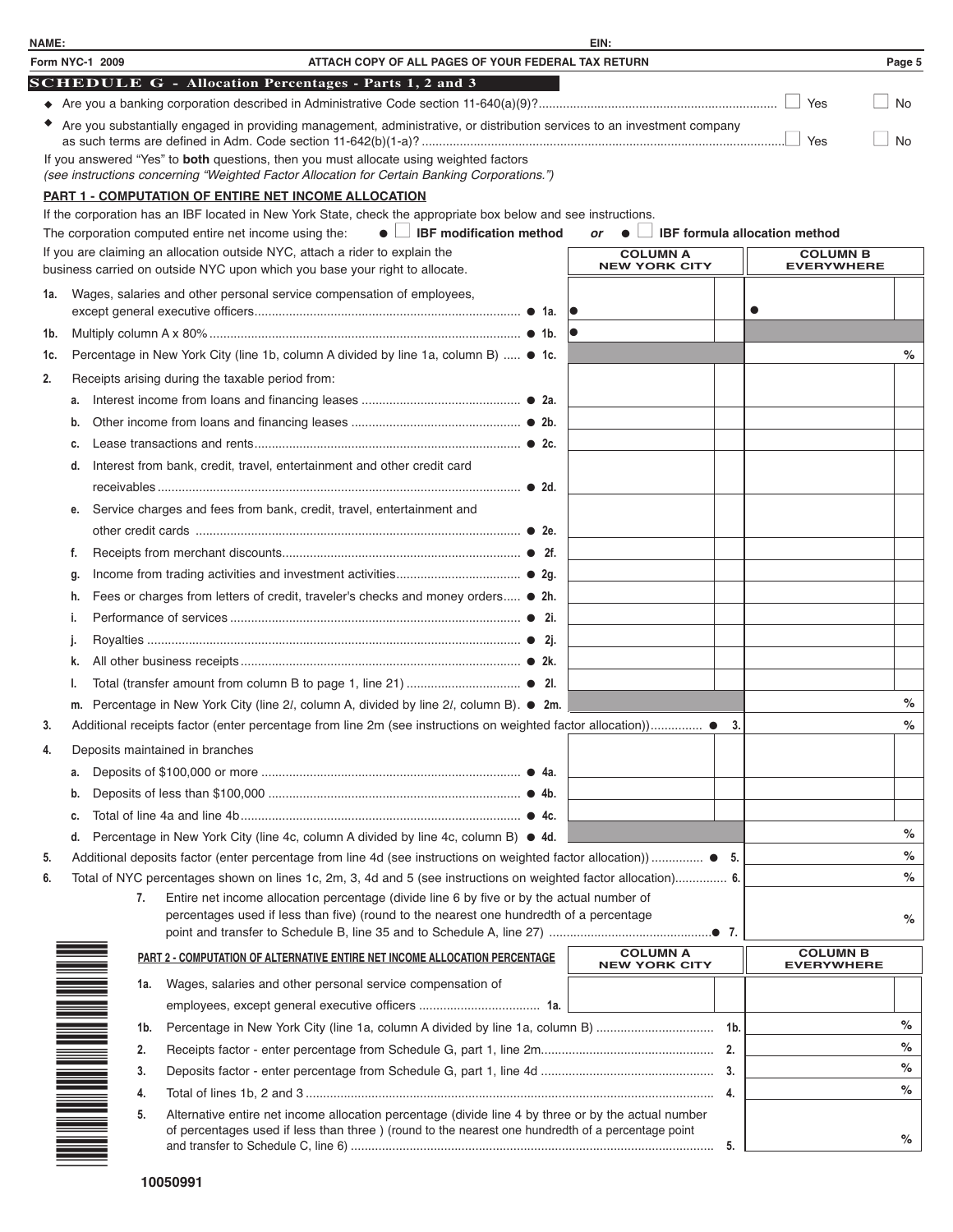| Form NYC-1 2009 |                                                                                                                | ATTACH COPY OF ALL PAGES OF YOUR FEDERAL TAX RETURN                                                                                                                                                                          |                                         | Page 6                               |
|-----------------|----------------------------------------------------------------------------------------------------------------|------------------------------------------------------------------------------------------------------------------------------------------------------------------------------------------------------------------------------|-----------------------------------------|--------------------------------------|
|                 |                                                                                                                | Part 3 (Schedule G (cont'd)) Computation of taxable assets allocation percentage                                                                                                                                             |                                         |                                      |
|                 |                                                                                                                | ALIEN CORPORATIONS SHOULD NOT COMPLETE THIS SCHEDULE. ALL ACTIVITIES OF AN IBF<br>ARE TO BE INCLUDED IN BOTH THE NUMERATOR (COL. A) AND THE DENOMINATOR (COL. B)<br>WHEN COMPUTING THE TAXABLE ASSETS ALLOCATION PERCENTAGE. | <b>COLUMN A</b><br><b>NEW YORK CITY</b> | <b>COLUMN B</b><br><b>EVERYWHERE</b> |
| 1a.             |                                                                                                                | Wages, salaries and other personal service compensation of employees,                                                                                                                                                        |                                         |                                      |
|                 |                                                                                                                |                                                                                                                                                                                                                              |                                         |                                      |
| 1b.             |                                                                                                                |                                                                                                                                                                                                                              |                                         |                                      |
| 1c.             |                                                                                                                | Percentage in New York City (line 1b, column A divided by line 1a, column B)  ● 1c.                                                                                                                                          |                                         | %                                    |
| 2.              |                                                                                                                | Receipts arising during the taxable period from:                                                                                                                                                                             |                                         |                                      |
|                 | a.                                                                                                             |                                                                                                                                                                                                                              |                                         |                                      |
|                 | b.                                                                                                             |                                                                                                                                                                                                                              |                                         |                                      |
|                 | c.                                                                                                             |                                                                                                                                                                                                                              |                                         |                                      |
|                 | d.                                                                                                             | Interest from bank, credit, travel, entertainment and other credit card                                                                                                                                                      |                                         |                                      |
|                 |                                                                                                                |                                                                                                                                                                                                                              |                                         |                                      |
|                 | е.                                                                                                             | Service charges and fees from bank, credit, travel, entertainment and                                                                                                                                                        |                                         |                                      |
|                 |                                                                                                                |                                                                                                                                                                                                                              |                                         |                                      |
|                 | f.                                                                                                             |                                                                                                                                                                                                                              |                                         |                                      |
|                 | g.                                                                                                             |                                                                                                                                                                                                                              |                                         |                                      |
|                 | h.                                                                                                             | Fees or charges from letters of credit, traveler's checks and money orders • 2h.                                                                                                                                             |                                         |                                      |
|                 | i.                                                                                                             | 2i.                                                                                                                                                                                                                          |                                         |                                      |
|                 | J.                                                                                                             |                                                                                                                                                                                                                              |                                         |                                      |
|                 | k.                                                                                                             |                                                                                                                                                                                                                              |                                         |                                      |
|                 |                                                                                                                | - 21.                                                                                                                                                                                                                        |                                         |                                      |
|                 | m.                                                                                                             | Percentage in New York City (line 2l, column A divided by line 2l, column B) ● 2m.                                                                                                                                           |                                         | $\%$                                 |
| 3.              |                                                                                                                | Additional receipts factor (enter percentage from line 2m (see instructions on weighted factor allocation))  3.                                                                                                              |                                         | $\%$                                 |
| 4.              |                                                                                                                | Deposits maintained in branches                                                                                                                                                                                              |                                         |                                      |
|                 | а.                                                                                                             |                                                                                                                                                                                                                              |                                         |                                      |
|                 | b.                                                                                                             |                                                                                                                                                                                                                              |                                         |                                      |
|                 | c.                                                                                                             |                                                                                                                                                                                                                              |                                         |                                      |
|                 | d.                                                                                                             | Percentage in New York City (line 4c, column A divided by line 4c, column B). ● 4d.                                                                                                                                          |                                         | $\%$                                 |
| 5.              | Additional deposits factor (enter percentage from line 4d (see instructions on weighted factor allocation)) 5. |                                                                                                                                                                                                                              |                                         | $\%$                                 |
| 6.              | $\%$                                                                                                           |                                                                                                                                                                                                                              |                                         |                                      |
| 7.              |                                                                                                                | Taxable assets allocation percentage (divide line 6 by five or by the actual number of percentages used if less than five)                                                                                                   |                                         |                                      |
|                 |                                                                                                                |                                                                                                                                                                                                                              |                                         | $\%$                                 |

# **Schedule H - Intentionally Omitted**

**Schedule I - Intentionally Omitted**

## **Composition of Prepayments claimed on Schedule A, line 12**

|    |                                                                        | <b>DATE</b> | <b>AMOUNT</b> |
|----|------------------------------------------------------------------------|-------------|---------------|
| А. | Mandatory first installment paid with                                  |             |               |
| В. | Payment with declaration, Form NYC-400B (1)● B.                        |             |               |
|    | Payment with Notice of Estimated Tax Due (2)●                          |             |               |
|    | Payment with Notice of Estimated Tax Due (3) ●                         |             |               |
|    |                                                                        |             |               |
| D. | Carryover credit from preceding year other than                        |             |               |
|    |                                                                        |             |               |
| Е. | <b>TOTAL</b> of A, B, C and D (enter on Schedule A, line 12) <b>E.</b> |             |               |

\* 1<br>1911 - Johann Barnes<br>1911 - Johann Barnes <u>000 - 10</u> <u>000 - 10</u> 6 <u>000 - 1000 - 1000 - 1000 - 1000 - 1000 - 1000 - 1000 - 1000 - 1000 - 1000 - 1000 - 1000 - 1000 - 1000 - 1000 </u><br>1000 - 1000 - 1000 - 1000 - 1000 - 1000 - 1000 - 1000 - 1000 - 1000 - 1000 - 1000 - 1000 - 1000 - 1000 - 1000<br> 999 - 1999<br>1999 - 1999 - 1999 - 1999 - 1999 - 1999 - 1999 - 1999 - 1999 - 1999 - 1999 - 1999 - 1999 - 1999 - 1<br>1999 - 1999 - 1999 - 1999 - 1999 - 1999 - 1999 - 1999 - 1999 - 1999 - 1999 - 1999 - 1999 - 1999 - 1999 - 1999 999 - 1999<br>1999 - 1999 - 1999 - 1999 - 1999 - 1999 - 1999 - 1999 - 1999 - 1999 - 1999 - 1999 - 1999 - 1999 - 1<br>1999 - 1999 - 1999 - 1999 - 1999 - 1999 - 1999 - 1999 - 1999 - 1999 - 1999 - 1999 - 1999 - 1999 - 1999 - 1999 1<br>1911 - Johann Barnes<br>1911 - Johann Barnes \*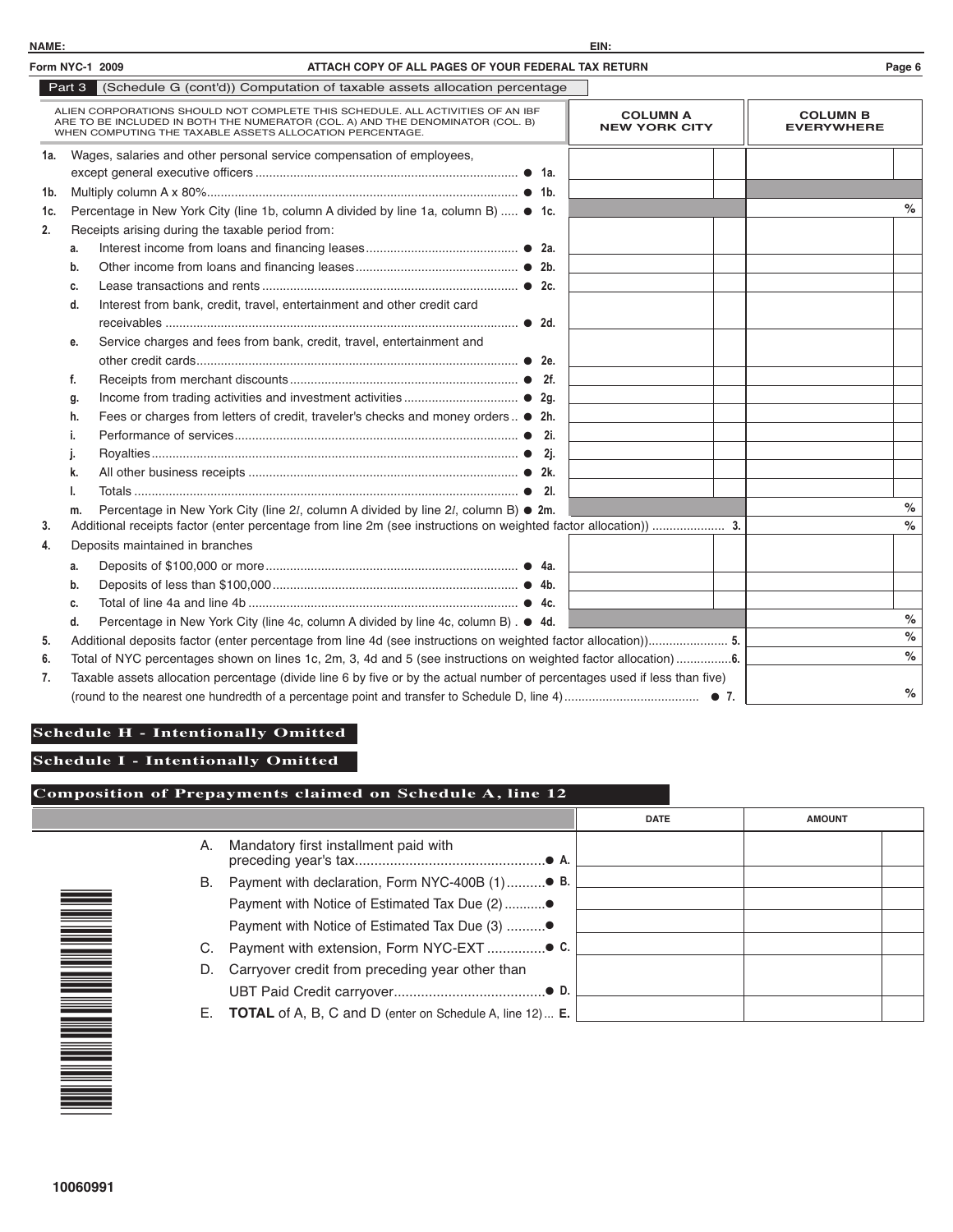| <b>NAME:</b> | EIN:                                                                                                                                                                                                |                             |
|--------------|-----------------------------------------------------------------------------------------------------------------------------------------------------------------------------------------------------|-----------------------------|
|              | Form NYC-1 2009<br>ATTACH COPY OF ALL PAGES OF YOUR FEDERAL TAX RETURN                                                                                                                              | Page 7                      |
|              | <b>SCHEDULE J - Additional Required Information</b>                                                                                                                                                 |                             |
| 1.           | Is the Internal Revenue Service or the New York State Department of Taxation and Finance auditing any taxable income                                                                                |                             |
|              | <b>YES</b>                                                                                                                                                                                          | <b>NO</b>                   |
|              |                                                                                                                                                                                                     |                             |
| 2.           | Has the Internal Revenue Service or the New York State Department of Taxation and Finance corrected any taxable                                                                                     |                             |
|              |                                                                                                                                                                                                     | <b>NO</b>                   |
|              | If "YES", state periods:                                                                                                                                                                            |                             |
| 3.           | <b>YES</b>                                                                                                                                                                                          | N <sub>O</sub>              |
|              | If "YES", provide dates of final determinations:                                                                                                                                                    |                             |
| 4.           | Did you calculate a depreciation deduction by the application of the Federal Accelerated Cost Recovery System (ACRS)?  ● △ YES                                                                      | <b>NO</b>                   |
| 5.           |                                                                                                                                                                                                     | <b>NO</b>                   |
| 6.           | At any time during the taxable year, did the corporation have an interest in real property (including a leasehold interest)                                                                         |                             |
|              | <b>YES</b>                                                                                                                                                                                          | N <sub>O</sub>              |
| 7.           | If "YES" to 6:                                                                                                                                                                                      |                             |
|              | Attach a schedule of such property, including the nature of the interest and including the street address, borough, block and lot number.<br>а.                                                     |                             |
|              | Was any NYC real property or interest (including a leasehold interest) in an entity owning real property acquired or<br>b.                                                                          |                             |
|              | <b>YES</b>                                                                                                                                                                                          | N <sub>O</sub>              |
|              | <b>YES</b>                                                                                                                                                                                          | <b>NO</b>                   |
|              | Was 50% or more of the corporation's ownership transferred during the tax year, over a three-year period or according to a plan?. ●<br>d.<br><b>YES</b>                                             | <b>NO</b>                   |
| 8.           | <b>YES</b>                                                                                                                                                                                          | <b>NO</b>                   |
| 9.           |                                                                                                                                                                                                     |                             |
|              | 10. Are you a member of:                                                                                                                                                                            |                             |
|              |                                                                                                                                                                                                     |                             |
|              | b.                                                                                                                                                                                                  |                             |
|              | NO  Number of members: ● ________________________________<br>c.<br>$\bullet$ .                                                                                                                      |                             |
|              | 11. If you answered:                                                                                                                                                                                |                             |
|              | "YES" to 10a.<br>indicate total federal consolidated taxable income of group before net operating loss deduction  \$                                                                                |                             |
|              | "YES" to 10b.<br>compute total federal consolidated taxable income before net operating loss deduction for those corporations                                                                       |                             |
|              | not included in the New York City combined group but included in the New York State combined group  \$                                                                                              |                             |
|              | "YES" to 10c.<br>compute total federal consolidated taxable income before net operating loss deduction for those                                                                                    |                             |
|              | corporations not included in the New York City combined group but included in the                                                                                                                   |                             |
|              |                                                                                                                                                                                                     |                             |
|              | 12. Balance sheet information as of end of the year as per federal income tax return:<br>Total assets<br>$\bullet$ \$<br>the control of the control of the control of the control of the control of |                             |
|              | Total liabilities<br>$\bullet$ \$                                                                                                                                                                   |                             |
|              | $Total capital \bullet $$                                                                                                                                                                           |                             |
|              | 13. If you are a member of a New York City combined group, compute combined New York City                                                                                                           |                             |
|              | balance sheet information as of end of the year.                                                                                                                                                    |                             |
|              | Total assets $\bullet$ \$ $\frac{1}{\frac{1}{2}$                                                                                                                                                    |                             |
|              |                                                                                                                                                                                                     |                             |
|              | Total capital $\bullet$ \$                                                                                                                                                                          |                             |
|              | 14. Attach a list of offices and branches located outside New York City.                                                                                                                            |                             |
|              | YES                                                                                                                                                                                                 | $\overline{\phantom{0}}$ NO |
|              | Date business began in NYC <b>Fig.</b><br>If "YES", provide the date established                                                                                                                    |                             |
|              | Provide the date approval was obtained from Federal Reserve Bank                                                                                                                                    |                             |
|              | <b>YES</b>                                                                                                                                                                                          | $\Box$ NO                   |
|              | If "YES", attach a schedule showing the name, address and EIN, if any, of each QSSS and indicate whether the                                                                                        |                             |
|              | QSSS filed or was required to file a City business income tax return. See Finance Memorandum 99-3 included                                                                                          |                             |
|              | with these materials                                                                                                                                                                                |                             |
|              |                                                                                                                                                                                                     |                             |
|              |                                                                                                                                                                                                     |                             |

\* 1 0 <u>000 - 1000 - 1000 - 1000 - 1000 - 1000 - 1000 - 1000 - 1000 - 1000 - 1000 - 1000 - 1000 - 1000 - 1000 - 1000 </u>